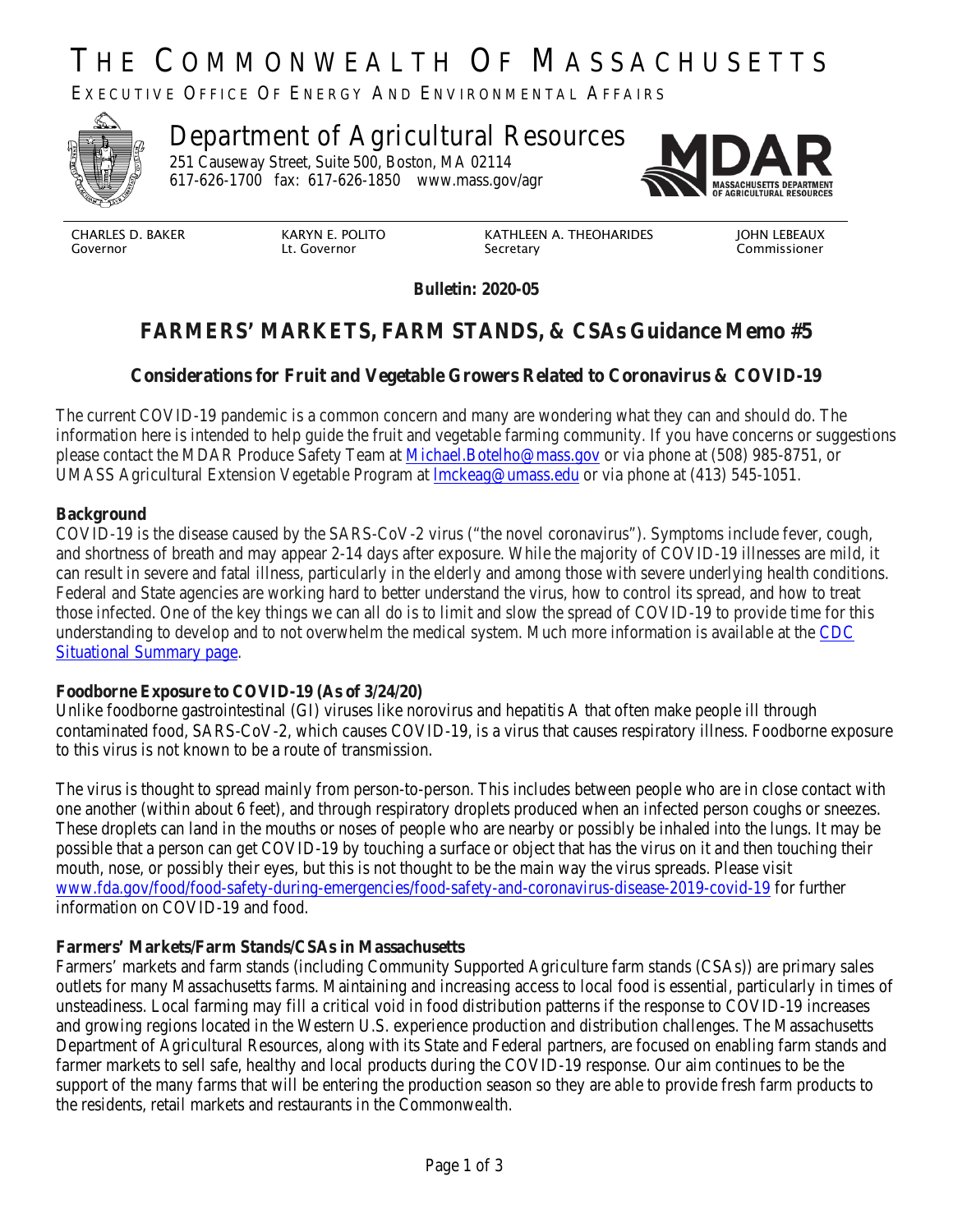### **What are some best practices for farmers' markets/farm stands and other local produce/farm product disbursement sites to limit the spread of COVID-19?**

- **1. Social Distancing:** Market managers should increase the space between vendors to assist in patron flow and reduce crowding at vendor stations. Setting up vendor tables in a straight run or "L" formation should assist visitors in maintaining a safe distance as they visit the market. Market managers may also consider limiting the number of customers who can enter the market space at one time based on visitation rates. Markets are strongly encouraged to remind customers of "social distancing", maintaining a space of at least six feet from one another while shopping at farmers markets, through signage at prominent locations and vendor tables and through verbal reinforcement. As a reminder, Market staff, vendors and customers should:
	- 1) Avoid close contact with people who are sick.
	- 2) Avoid touching your eyes, nose, and mouth.
	- 3) Stay home from the market when you are sick.
	- 4) Cover your cough or sneeze with a tissue, then throw the tissue in the trash.
	- 5) Clean and disinfect frequently touched objects and surfaces.
- **2. Product Samples:** Farmers' markets should eliminate the offer of samples of products to reduce opportunities for contamination during COVID-19 response in the Commonwealth.
- **3. Minimize the Number of Touches:** Market managers and vendors should minimize the handling of produce and products by both staff and customers disallowing the touching of produce at vendor tables and sales points. Vendors are encouraged to facilitate reduced handling by utilizing small produce/product displays and lists on signage or chalkboards to communicate product lists and availability while keeping produce for sale in larger bins that are covered and out of reach of customers. Online ordering via email or pre-bagged orders are options that can be considered by markets/vendors as well as drive-up systems.
- **4. The use of reusable bags:** Farmers' market managers, market staff, as well as vendors and their employees, shall not perform bagging of produce if reusable bags are utilized until further notice. Vendors may choose to use recyclable paper bags, compostable plastic bags or single-use plastic bags during COVID-19 response operations in the Commonwealth.
- **5. Should farms/vendors be disinfecting produce?** As noted above, there is no indication that COVID-19 is transmitted via produce. The virus is thought to be spread mainly from person to person [according to the CDC.](https://www.cdc.gov/coronavirus/2019-ncov/prepare/prevention.html) For most farms the level of operational change and amount of disinfectant needed to disinfect produce is unrealistic. If you are using a disinfectant on produce, please follow the instructions located on the label of the product to find directions on the proper use of the product.
- **6. Market/Vendor Display cleaning/sanitizing:** Vendors are encouraged to limit the use of tablecloths in order to make it easier to clean and sanitize table surfaces, or utilize a sheet of clear plastic over the top of the tablecloth to facilitate increased cleaning and sanitizing of contact surfaces. Vendors should clean and sanitize their displays, including their tables and items used to display produce in, at the end of every market and at intervals during market operation. Markets are recommended to discontinue the use of display items that cannot be cleaned and sanitized. The virus that causes coronavirus disease (COVID-19) can be stable for several hours to days on surfaces, up to 24 hours on cardboard and up to two to three days on plastic and stainless steel [https://www.nih.gov/news-events/news-releases/new-coronavirus-stable-hours-surfaces.](https://www.nih.gov/news-events/news-releases/new-coronavirus-stable-hours-surfaces)
- **7. Can Markets/vendors use bleach as a sanitizing agent on contact surfaces?** Yes**,** you can also follow the CDC guidance and use a [mixture of bleach](https://www.cdc.gov/coronavirus/2019-ncov/prepare/cleaning-disinfection.html) and water (5 tbsp per gallon or 4 tsp per quart).
- **8. What should Markets/CSAs and vendors use for disinfection and sanitizing?** The EPA has [provided a list of](https://www.epa.gov/pesticide-registration/list-n-disinfectants-use-against-sars-cov-2)  [disinfectants for use against SARS-CoV-2,](https://www.epa.gov/pesticide-registration/list-n-disinfectants-use-against-sars-cov-2) the virus causing COVID-19. Very few of these products are common on the farm and may be hard to find. If you are currently using a sanitizer as part of a standard cleaning and sanitizing procedure for hard surfaces on your farm, you can use the produce at Market or on bins and containers